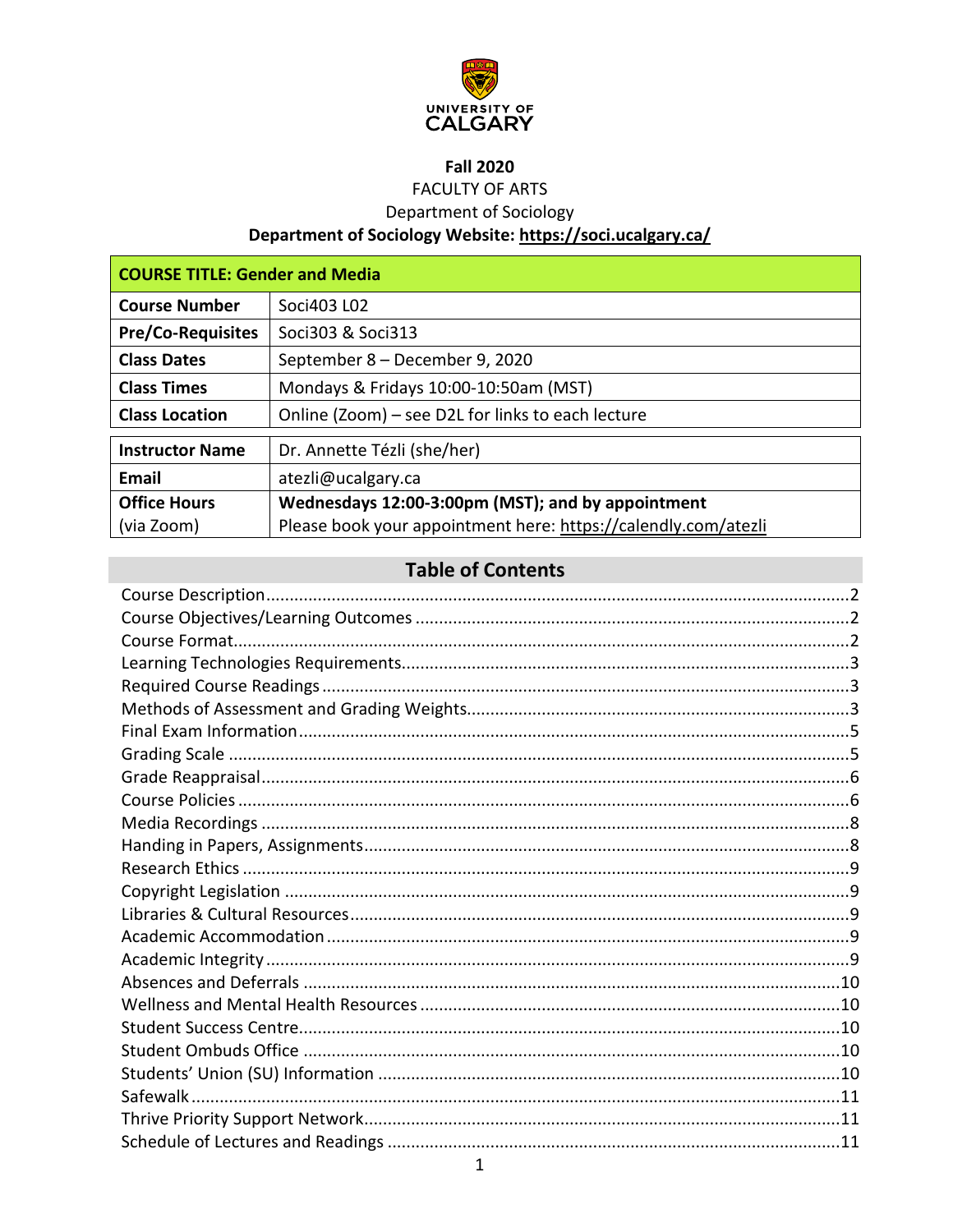# **Course Description**

<span id="page-1-0"></span>Media is a social institution and central agent of socialization that is both gendered (meaning it is organized around gender) and gendering (meaning it teaches us how to be gendered beings in a gendered world). Media plays a central role in creating, maintaining, and transforming notions of sex and gender, gender relations, as well as explanations of gender differences and material gender inequalities. This course will focus on the sociological analysis of gender representations in various media outlets, e.g. music, TV, film, advertising, print, social media, video games, etc., as well as their intersections with other dimensions of inequality, such as race & ethnicity, citizenship, social class, age, and sexual orientation. We will focus on the role of gender and intersecting dimensions of inequality in the process of producing media content, media representations of gender, as well as the impact of those representations on various audiences. Finally, we will examine media as a site of production and reproduction of gender and gender relations, but also as a space to challenge dominant understandings of both.

#### **Course Objectives/Learning Outcomes**

<span id="page-1-1"></span>By the end of this course, successful students will be able to:

- retrieve, effectively read, evaluate, discuss and apply sociological research examining gender representations in various media outlets as well as the process of their production;
- describe the complex, equivocal, and at times contradictory nature of representations of gender and gender relations in various media texts;
- examine media representations of gender and gender relations within social, political, and cultural context;
- critically investigate the intersection of gender representations with other dimensions of inequality, such as race, ethnicity, citizenship, social class, sexual orientations, age, and disability;
- critically evaluate the impact of mass media in their own and others' lives as well as their notions of gender and gender relations;
- explore the ways in which we are both the product of media influence and agents of progress, resistance and change;
- create effective presentations;
- work in teams successfully; and
- independently devise research questions as well as plan and conduct small research projects to answer those questions.

### **Course Format**

<span id="page-1-2"></span>We will meet twice a week, on Mondays and Fridays from 10:00-10:50 (MST) via Zoom. On Mondays, I will guide you through some exercises and discussions that focus on the development of key competencies essential to the successful completion of this course, such as team work and presentation skills. On Fridays, student teams will facilitate a presentation and discussion on a topic of their choosing. I will record all Zoom lectures and post them on D2L. However, you should be prepared to attend workshops and presentations regularly as active participation in group discussions and exercises will be essential to your success in this course.

Wednesdays are reserved for independent study, such as completing preparatory readings, devising discussion questions, preparing group presentations, or working on the semester-long research project.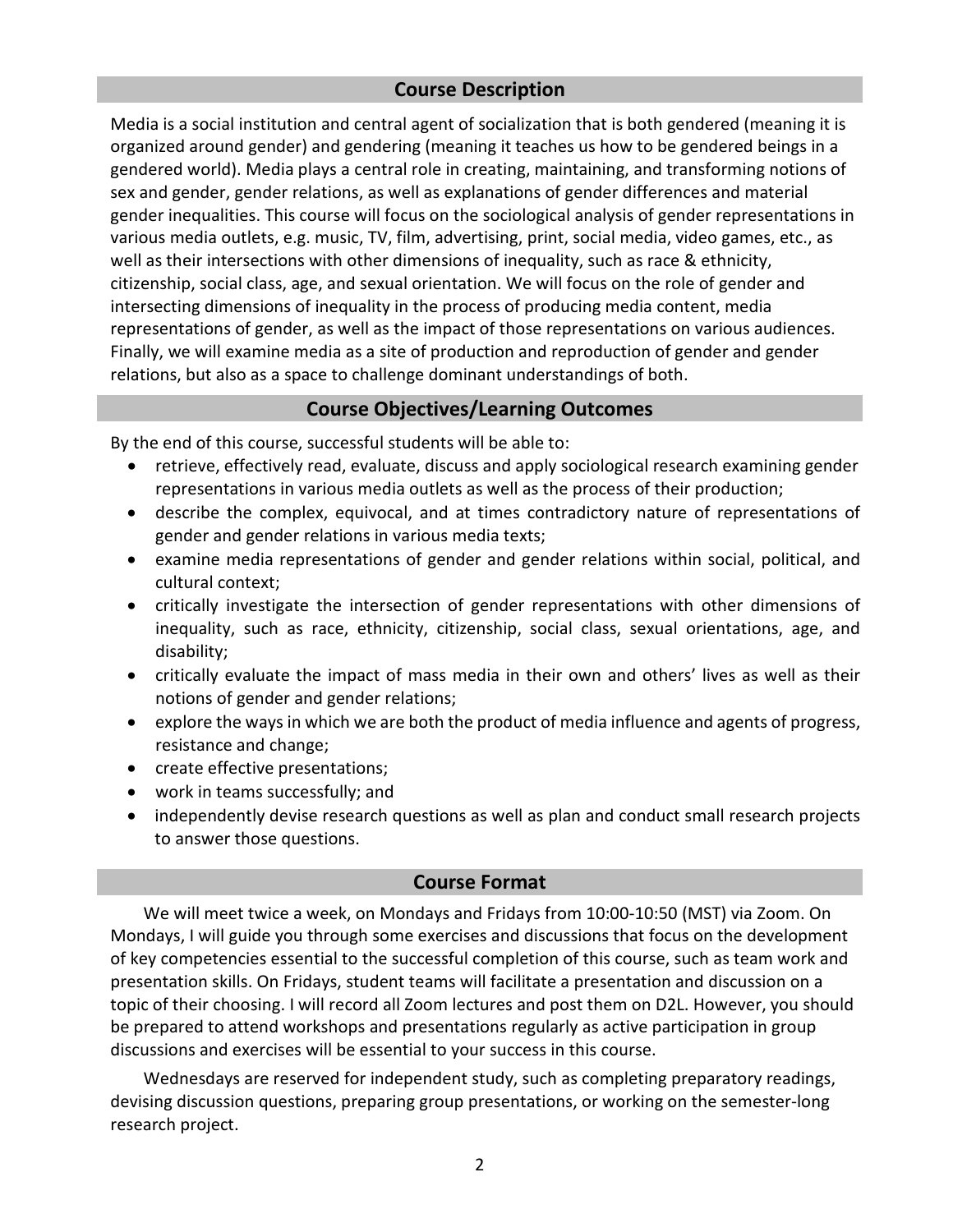# **Learning Technologies Requirements**

<span id="page-2-0"></span>Registered course participants can access all required learning materials through the course's D2L page:<https://d2l.ucalgary.ca/d2l/home/324178> (login required).

In order to be able to fully engage in this course, you should have reliable access to the following learning technology:

- A computer with a supported operating system & the latest security, and malware updates;
- A current and updated web browser;
- A Webcam (built-in or external) for presentations;
- Microphone and speaker (built-in or external), or headset with microphone;
- Current antivirus and/or firewall software enabled;
- A stable, reliable Broadband internet connection.

<span id="page-2-1"></span>Most current laptops will have a built-in webcam, speaker and microphone.

### **Required Course Readings**

A textbook or course pack is not required for this course. Required course readings for each week will be provided on D2L.

### **Methods of Assessment and Grading Weights**

<span id="page-2-2"></span>Note that all class activities and assessment due dates and times listed in this course outline and on D2L are scheduled using Mountain Standard time (Calgary time). Please that take into consideration if you find yourself in a different time zone.

|                                         | Date        | % of final grade |
|-----------------------------------------|-------------|------------------|
| <b>Team Media Presentation</b>          |             | 20               |
| <b>Presentation Learning Reflection</b> |             | 15               |
| 9/10 Presentations Peer Feedback        | weeks 3-13  | 10               |
| 9/10 Discussion Questions               | weeks 3-13  | 10               |
| Research Project                        |             |                  |
| <b>Topic Proposal</b>                   | October 16  | 10               |
| <b>Project Outline</b>                  | November 13 | 10               |
| <b>Research Results</b>                 | December 11 | 25               |

#### Team Media Presentation (20% of your final grade)

The Conference Board of Canada identified being able to work with others, participating in projects and tasks and adaptability as key employability skills. To develop these skills further, you will work in groups of 3-5 (depending on final class size) to prepare a 20-minute presentation. As a group, you will independently develop the focus of your presentation. Using the guide provided on D2L, you will develop a specific research question your presentation will answer by selecting a specific aspect of gender, an additional dimension of social inequality (e.g. race/ethnicity, social class, sexual orientation, age, etc.), and a media outlet on which your analysis will focus (e.g. film, theater, TV, magazine, music, etc.). Your presentation should build on at least 5 peer-reviewed academic journal articles specific to the topic of your presentation. Your group will share 2 of those articles with the class on your group's discussion board on D2L at least 7 days prior to the presentation (10:00am on Fridays). Those 2 articles should prepare the rest of the class well for your topic of discussion.

The rest of the class will read the provided articles and post 1 discussion question on the discussion board by Wednesday, end of day. The presenting group will then select a few of those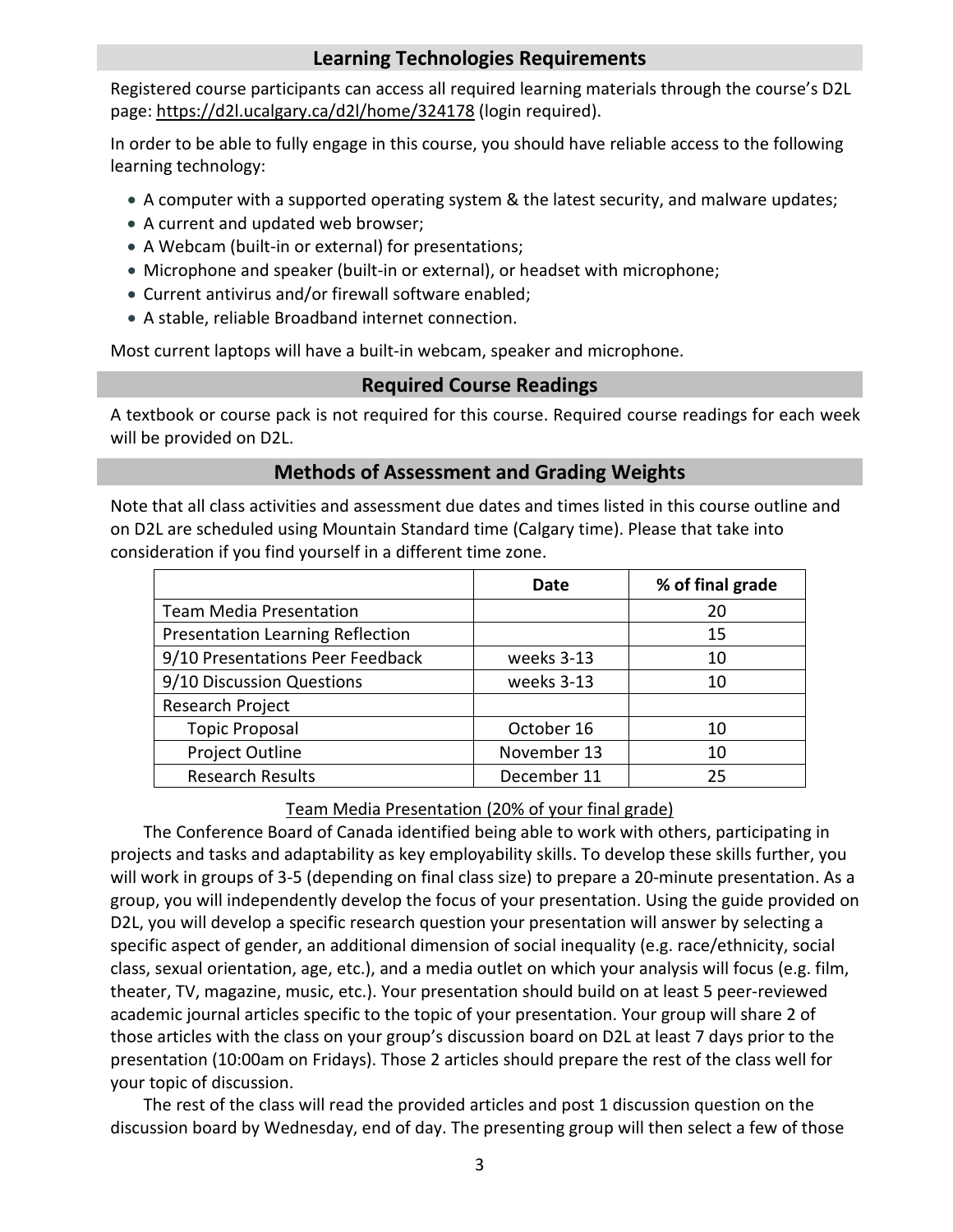discussion questions to guide a 20-minute class discussion in a format of your choosing (team, small group, or class discussion) following your presentation. The presentation and discussion will be recorded and posted on D2L for you reference, and for those of you who had to miss class that days. **Please note that you should make every effort to follow the presentations live on Zoom and actively engage in the class discussion following the presentation.**

Your presentation will be evaluated by:

- me for your reading selection, presentation and discussion facilitation,
- your teammates for your contribution to the project, and
- the rest of the class for the quality of your presentation.

We will develop presentation guidelines and evaluation standards as well as peer evaluation procedures collaboratively in class at the beginning of the semester. Detailed assignment guidelines will then be posted on D2L under Content  $\rightarrow$  Assignments.

# Presentation Learning Reflection (15% of your final grade)

In this assignment you will critically reflect on your own learning process working as a team to give a presentation as well as the process of developing and delivering a presentation. You will discuss what went well, what you would do differently in the future, and what you have learned from your presentation feedback. Reflections can be submitted at any point after receiving the feedback on your presentation. Detailed assignment guidelines and permissible formats will be discussed in class and circulated on D2L under Content  $\rightarrow$  Assignments.

# Discussion Questions (10% of your final grade)

Each week you will develop one discussion question based on the readings selected by the presenters. Readings will be posted by 10:00am on Fridays, the corresponding discussion question should be posted by the end of the day the following Wednesday. For example, the first presentation I scheduled for Friday, September, 25. Readings will be posted on the Group 1 Discussion Board on D2L by Friday, September 18. The discussion question is due by midnight on Wednesday, September 23. There will be 10 presentations, thus you can submit 10 discussion questions over the course of the semester. You may miss 1 question without penalty, or submit all 10, of which only the highest 9 scores will be counted toward your final grade. Assignment guidelines and a grading rubric are available on D2L under Content  $\rightarrow$  Assignments.

# Peer Evaluations (10% of your final grade)

Being able to provide constructive and effective feedback to others is essential in any professional environment. For each group's presentation, you will provide an assessment of the quality of the presentation. Peer evaluations must be submitted within 7 days of the presentation (by 10:00am on the Friday following the presentation). Recordings of the presentations will be available in the corresponding Discussion Board on D2L. There will be 10 presentations and therefore you can submit 10 peer reviews over the course of the semester. You can miss 1 question without penalty, or submit all 10, of which only the highest 9 will be counted toward your final grade. We will discuss the peer review process as well as feedback and grading criteria in detail in class at the beginning of the semester, and the information will be circulated on D2L under Content  $\rightarrow$  Assignments.

# Research Project (45% of your final grade in total)

The second major assignment for this course is a semester-long research project through which you will empirically investigate gender representations in media. Your paper can build on your presentation, or focus on a different research problem altogether. You can work on this research project collaboratively as a group, or independently. To make the research more manageable, you will complete the research paper in 3 stages.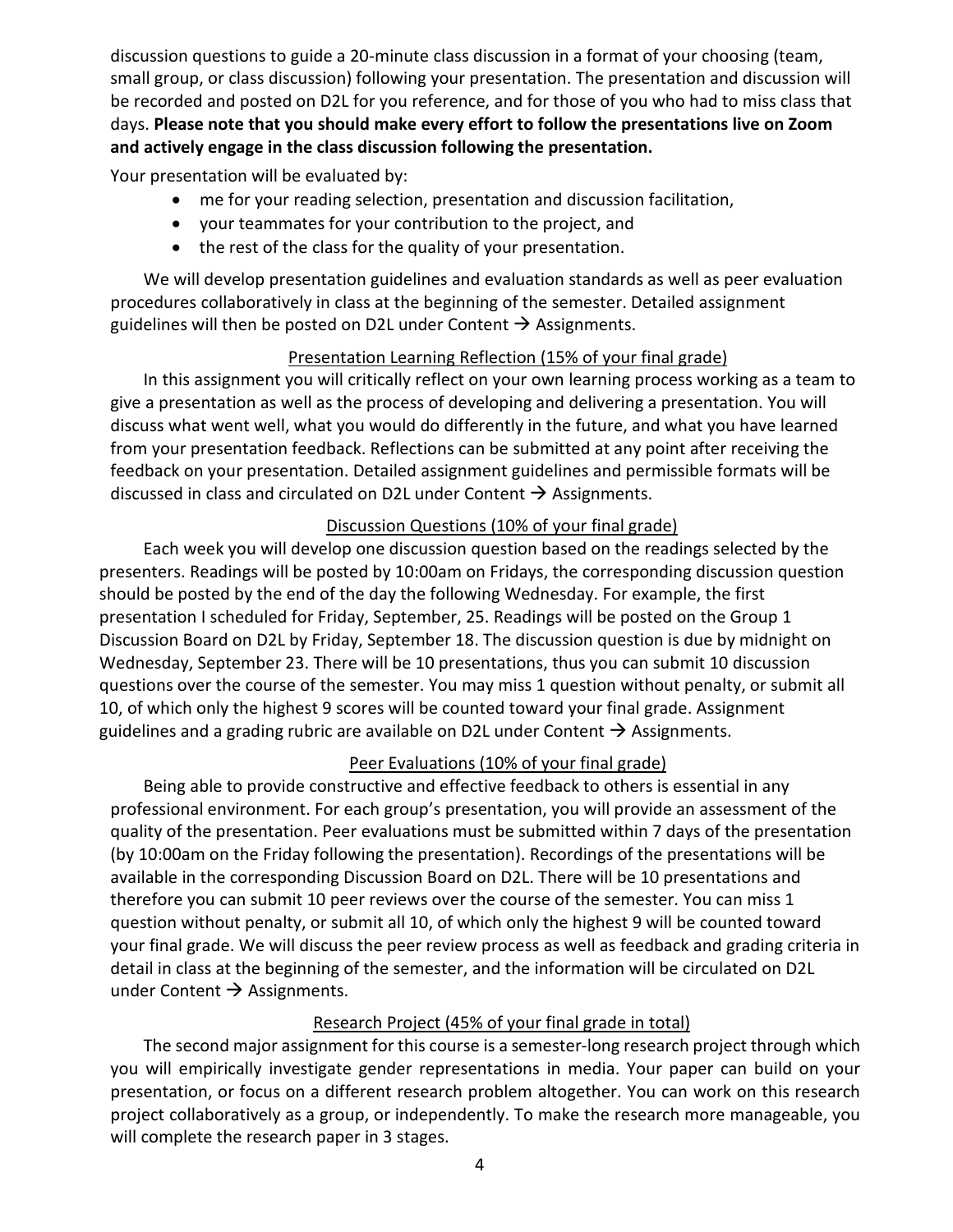### *1. Research topic proposal (10% of your final grade)*

The research paper gives you the opportunity to pursue a topic of special interest to you in more depth. In your topic proposal you will identify the general topic of your research focus as well as your specific research question. You can select any topic that interests you, but keep in mind that you have to examine your topic sociologically and that the topic has to be consistent with the general orientation of this course. More detailed information and additional resources will be provided in class and on D2L.

### *2. Project outline (10% of your final grade)*

To help you stay on track in your research, you will submit a proposed outline for your research paper that details information to be included in your introduction, outlines key ideas to be presented in your paper, and includes a preliminary inventory of 10 peer-reviewed academic journal articles in your area of investigation. In addition, you will specify the format in which you plan to present your research results. More detailed information and additional resources will be provided in class and on D2L.

### *3. Research Results (25% of your final grade)*

Here you will present the results of your empirical research and analyze them drawing on course material and the literature you identified in your project outline. You will independently decide how to present your research results; we will discuss permissible formats in class. assignment guidelines and the grading rubric will be discussed in class and then posted on D2L.

# **Final Exam Information**

<span id="page-4-0"></span>There will be no final exam in this course. Instead, the Research Paper will serve as the final examination in this course to assess your learning over the course of the semester.

# **Grading Scale**

<span id="page-4-1"></span>Letter grades will be assigned and submitted to the registrar based on the following scale. To maintain consistency in grade assignments, final grades will not be rounded up, no matter how close they are to the cut-off to the next better letter grade.

| Grade     | Percent range  | <b>Grade Point Value</b> | <b>Description</b>                          |
|-----------|----------------|--------------------------|---------------------------------------------|
| $A+$      | $96 - 100%$    | 4.0                      | Outstanding performance                     |
| A         | $90 - 95.99%$  | 4.0                      | Excellent-superior performance              |
| А-        | $85 - 89.99\%$ | 3.7                      | Approaching excellent performance           |
| B+        | $80 - 84.99%$  | 3.3                      | Exceeding good performance                  |
| B         | $75 - 79.99%$  | 3.0                      | Good performance                            |
| <b>B-</b> | $70 - 74.99%$  | 2.7                      | Approaching good performance                |
| $C+$      | $67 - 69.99%$  | 2.3                      | Exceeding satisfactory performance          |
| C         | $63 - 66.99%$  | 2.0                      | Satisfactory performance                    |
| $C -$     | $59 - 62.99%$  | 1.7                      | Approaching satisfactory performance        |
| D+        | $55 - 58.99%$  | 1.3                      | Marginal pass. Insufficient preparation for |
|           |                |                          | subsequent courses in the same subject      |
| D         | $50 - 54.99%$  | 1.0                      | Minimal Pass. Insufficient preparation for  |
|           |                |                          | subsequent courses in the same subject.     |
| F         | <50%           | 0                        | Failure. Did not meet course requirements.  |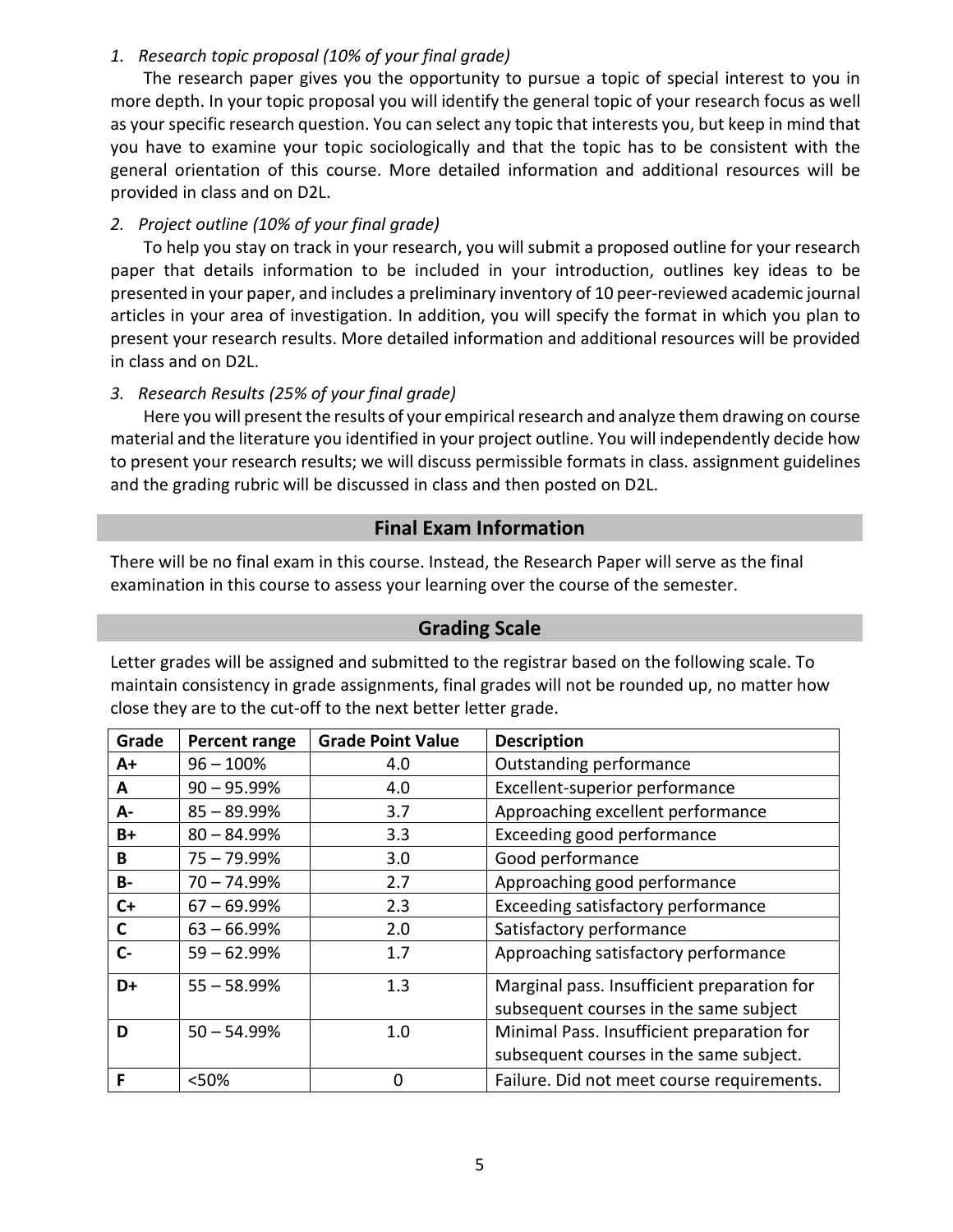# **Grade Reappraisal**

<span id="page-5-0"></span>If you chose to seek reappraisal of examinations or assignments, you must submit a written response to the instructor explaining the basis for reconsideration of your assessment within 10 business days of receiving your grade. Please note that the re-evaluation of course work can lead to the grade being raised, lowered, or it might remain the same. For more information, see: <https://www.ucalgary.ca/pubs/calendar/current/i-2.html>

### **Course Policies**

<span id="page-5-1"></span>Topics discussed and material included in this course will be explicit at times (deviance, violence, sexuality, profanity, etc.). You might find yourself reacting to that content with discomfort or distress, either because of personal experiences you had or because it conflicts with your personal convictions. While discomfort is part of any learning process, please do not hesitate to reach out to me should you need support/resources beyond what is provided on D2L under "Course Resources."

#### Course Etiquette

Please keep in mind that all participants in this class are diverse in terms of their positions in complex social hierarchies organized around social class, race, ethnicity, citizenship, gender identities and expressions, sexual orientation, age, disabilities, etc. Material discussed in class will at times reflect, at times challenge or even contradict your own life experiences. In an effort to make this course welcoming and safe for all, please interact with all participants (fellow students, instructor, and TAs) professionally and respectfully.

### Lecture Slides

Since lectures will be available for a limited time only, you should take notes to prepare for assessments. I will post PowerPoint slides for each lecture on D2L in advance of the lecture during which they will be covered. The PowerPoint slides I post on D2L will provide a lecture outline, but not complete lecture content. It is your responsibility to complete each slide during lecture. To assist your note-taking, I provided helpful note-taking resources on D2L under "Course Resources." If you miss a lecture, it is your responsibility to obtain lectures notes from a classmate.

### Recording of Lectures

Note that the audio or screen recording of lectures and taking screengrabs of PowerPoint slides during the lecture are not permitted without the instructor's explicit authorization. The nonauthorized recording of lectures is inconsistent with the Code of Conduct and may result in discipline in accordance with the Student Non-Academic Misconduct Policy and Procedure. For more information click here: [https://www.ucalgary.ca/policies/files/policies/non-academic](https://www.ucalgary.ca/policies/files/policies/non-academic-misconduct-policy.pdf)[misconduct-policy.pdf.](https://www.ucalgary.ca/policies/files/policies/non-academic-misconduct-policy.pdf)

### Sharing of Lecture Notes

Note that publicly sharing lectures notes and exam questions on 3<sup>rd</sup> party sites such as OneClass, StudyBlue, Quizlet, Course Hero, etc. is not permitted. If you wish to use these helpful studying tools, make sure you adjust your privacy settings accordingly. Any violations are subject to investigation under the UofC Student Non-Academic Misconduct Policy. For more information, click here: [https://www.ucalgary.ca/policies/files/policies/non-academic-misconduct-policy.pdf.](https://www.ucalgary.ca/policies/files/policies/non-academic-misconduct-policy.pdf)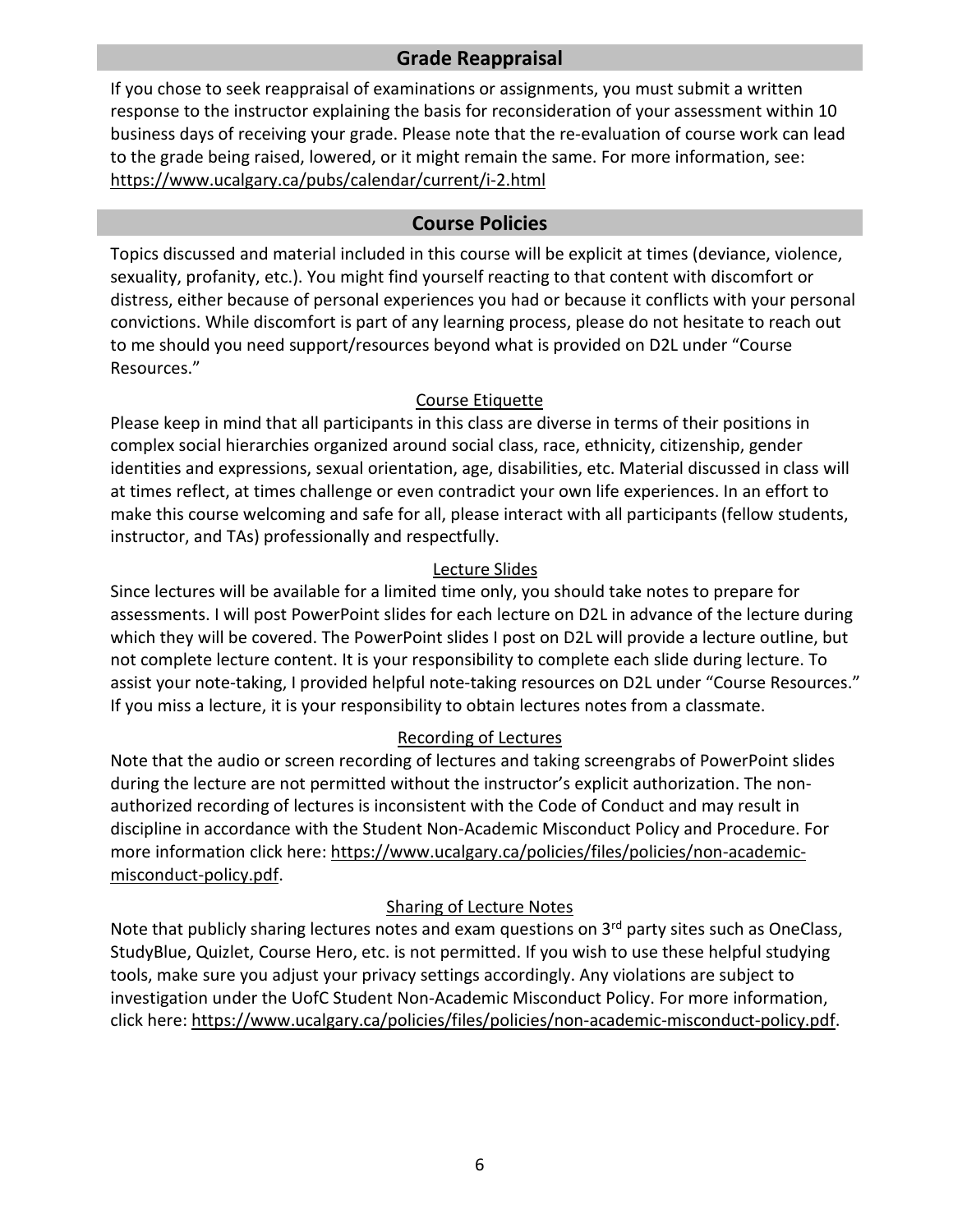#### Instructor Intellectual Property

Course materials created by professor(s) (including course outlines, presentations and posted notes, labs, case studies, assignments and exams) remain the intellectual property of the professor(s). These materials may not be reproduced, redistributed or copied without the explicit consent of the professor. The posting of course materials to third party websites, such as notesharing sites, without permission is prohibited. Sharing of extracts of these course materials with other students enrolled in the course at the same time may be allowed under fair dealing.

#### E-mail

Please send emails only from your ucalgary account. Please include the following in each email:

- your course and section number in your email's subject line
- a proper salutation, your full name, UCID, short message, and a proper closing in the body of your email.

All emails will be answered within one business day. Please e-mail me for administrative purposes only. Questions about the course content, concerns about grades, or personal issues should be discussed in person during my office hours.

#### Guidelines for Zoom Sessions

Zoom is a video conferencing program that will allow us to meet at specific times for a "live" video conference, so that we can have the opportunity to meet each other virtually and discuss relevant course topics as a learning community.

To help ensure Zoom sessions are private, do not share the Zoom link or password with others, or on any social media platforms. Zoom links and passwords are only intended for students registered in the course. Zoom recordings and materials presented in Zoom, including any teaching materials, must not be shared, distributed or published without the instructor's permission.

The use of video conferencing programs relies on participants to act ethically, honestly and with integrity; and in accordance with the principles of fairness, good faith, and respect (as per the [Code of Conduct\)](https://www.ucalgary.ca/policies/files/policies/code-of-conduct.pdf). When entering Zoom or other video conferencing sessions (such as MS Teams), you play a role in helping create an effective, safe and respectful learning environment. Please be mindful of how your behaviour in these sessions may affect others. Participants are required to use names officially associated with their UCID (legal or preferred names listed in the Student Centre) when engaging in these activities. Instructors/moderators can remove those whose names do not appear on class rosters. Non-compliance may be investigated under relevant University of Calgary conduct policies (e.g [Student Non-Academic Misconduct Policy\)](https://ucalgary.ca/policies/files/policies/non-academic-misconduct-policy.pdf). If participants have difficulties complying with this requirement, they should email the instructor of the class explaining why, so the instructor may consider whether to grant an exception, and on what terms. For more information on how to get the most out of your zoom sessions visit: [https://elearn.ucalgary.ca/guidelines-for-zoom/.](https://elearn.ucalgary.ca/guidelines-for-zoom/)

Please be prepared, as best as you are able, to join class in a quiet space that will allow you to be fully present and engaged in Zoom sessions. Students will be advised by their instructor when they are expected to turn on their webcam (for group work, presentations, etc.).

The instructor may record online Zoom class sessions for the purposes of supporting student learning in this class – such as making the recording available for review of the session or for students who miss a session. Students will be advised before the instructor initiates a recording of a Zoom session. These recordings will be used to support student learning only and will not be shared or used for any other purpose.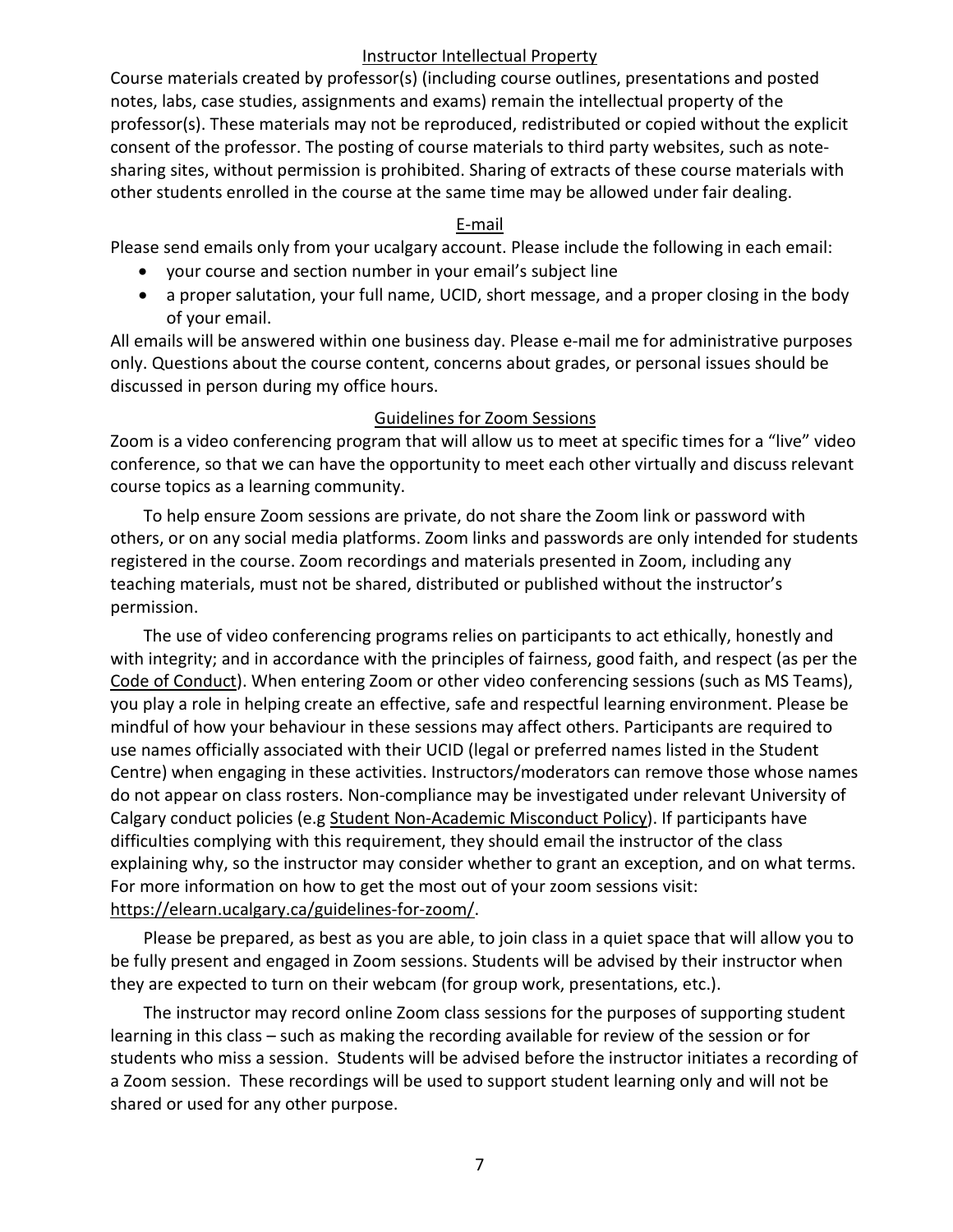### Office Hours

I will hold office hours via Zoom on Wednesdays from 12:00-3:00pm (MST). You can access the meeting via the Zoom tab on D2L, or the direct link provided under Contact Information & Office Hours in the D2L Content area. Feel free to visit office hours if you would like to review an assessment, ask questions about course material, or chat about your education/well-being in general.

If you would like to meet during regularly scheduled office hours, please book your appointment here[: https://calendly.com/atezli.](https://calendly.com/atezli) Please leave your name, course number, a brief description of the purpose of our meeting, and your video preference (video on or off) when you make your appointment so I can prepare for our meeting in advance.

If my office hours do not work for your schedule regularly, please email me your request for an appointment along with a screengrab of your schedule. I will then identify a timeslot that works for both of our schedules.

# **Media Recordings**

<span id="page-7-0"></span>Note that all Zoom sessions will be recorded and posted on D2L for the following purposes:

### *\*Lecture capture*

Not all of you will be able to attend the synchronous course meetings all the time. To make sure that everyone has access to essential learning materials, I will record the skills development workshops as well as related group and class discussions. Please be aware that each session will be recorded and shared on D2L. These recordings are intended to be used for lecture capture only, so please make sure not to use them for any other purpose or share them with people not enrolled in this course.

### *\*Media recording for the assessment of student learning*

I will record student presentations and subsequent class discussions as part of the assessment. These recordings will capture the presentations as well as the subsequent class discussion. These recordings will be used for student assessment purposes only and will not be shared or used for any other purpose. I will post the recordings on D2L so you can access them for the purpose of writing your peer feedback. Please make sure not to use recordings for any other purpose, or share them with people not enrolled in this course.

# **Handing in Papers, Assignments**

- <span id="page-7-1"></span>1. The main Sociology Department office does not deal with any course-related matters. Please speak directly to your instructor.
- 2. **Protection of Privacy:** The Freedom of Information and Protection of Privacy (FOIPP) legislation does not allow students to retrieve any course material from public places. Anything that requires handing back will be returned directly during class or office hours. If students are unable to pick up their assignments from the instructor, they can provide the instructor with a stamped, self-addressed envelope to be used for the return of the assignment. Private information related to the individual student is treated with the utmost regard by the faculty at the University of Calgary
- 3. Final grades are not posted by the Sociology Department. They are only available online.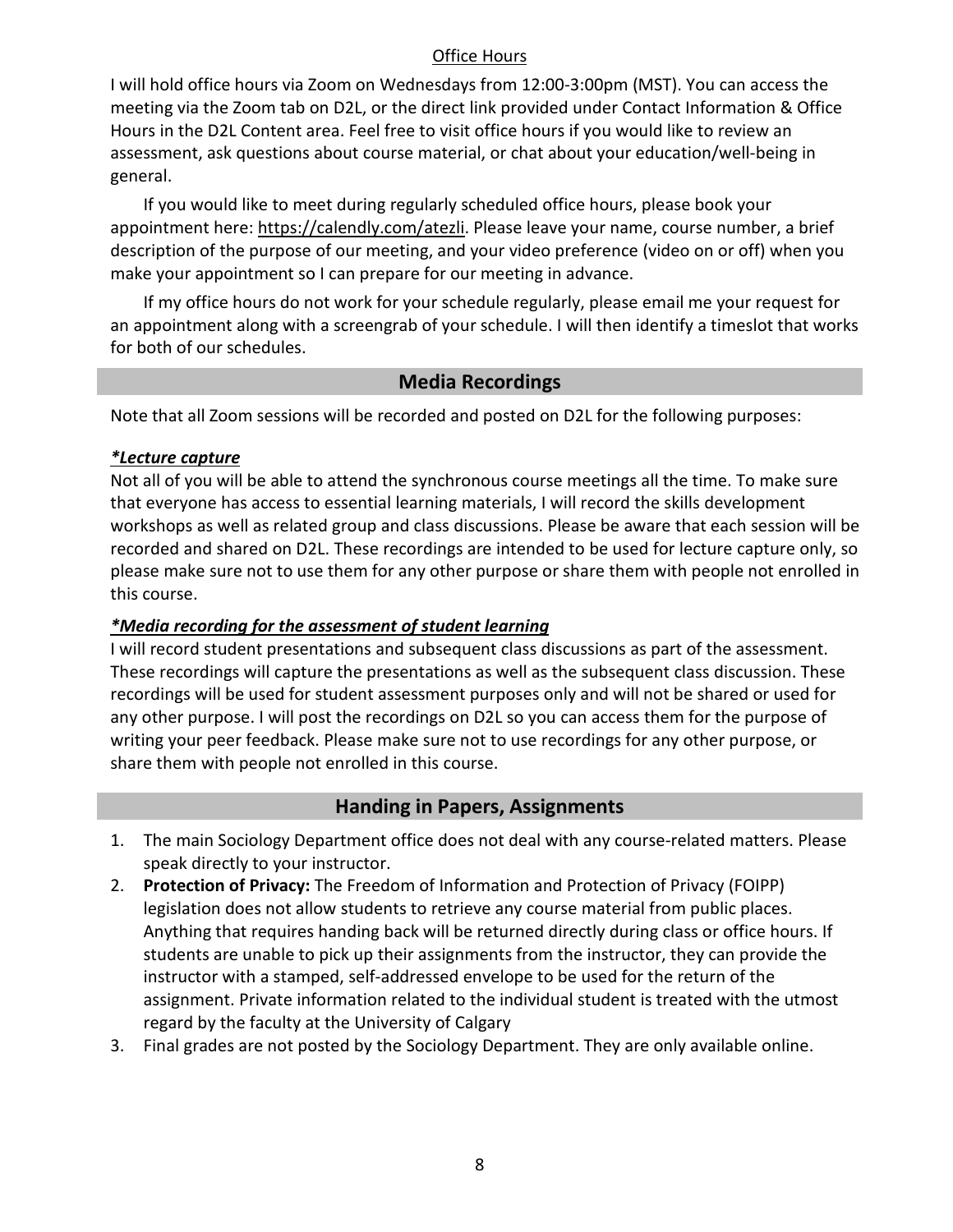# **Research Ethics**

<span id="page-8-0"></span>Students are advised that any research involving human subjects - including any interviewing (even with friends and family), opinion polling, or unobtrusive observation – must have the approval of the Departmental Ethics Committee. In completing course requirements, you must not undertake any human subjects research without discussing your plans with me, to determine if ethics approval is required.

# **Copyright Legislation**

<span id="page-8-1"></span>All students are required to read the University of Calgary policy on Acceptable Use of Material Protected by Copyright [\(https://www.ucalgary.ca/policies/files/policies/acceptable-use-of](https://www.ucalgary.ca/policies/files/policies/acceptable-use-of-material-protected-by-copyright-policy.pdf)[material-protected-by-copyright-policy.pdf\)](https://www.ucalgary.ca/policies/files/policies/acceptable-use-of-material-protected-by-copyright-policy.pdf) and requirements of the Copyright Act [\(https://laws](https://laws-lois.justice.gc.ca/eng/acts/C-42/index.html)[lois.justice.gc.ca/eng/acts/C-42/index.html\)](https://laws-lois.justice.gc.ca/eng/acts/C-42/index.html) to ensure they are aware of the consequences of unauthorized sharing of course materials (including instructor notes, electronic versions of textbooks etc.). Students who use material protected by copyright in violation of this policy may be disciplined under the Non-Academic Misconduct Policy.

# **Libraries & Cultural Resources**

<span id="page-8-2"></span>To contact your librarian or find out about the resources and services available to sociology students go to the Sociology Library guide:<https://library.ucalgary.ca/guides/sociology>

<span id="page-8-3"></span>To access the main Library website go to: [https://library.ucalgary.ca](https://library.ucalgary.ca/)

### **Academic Accommodation**

Students seeking an accommodation based on disability or medical concerns should contact Student Accessibility Services; SAS will process the request and issue letters of accommodation to instructors. For additional information on support services and accommodations for students with disabilities, visit www.ucalgary.ca/access/. Students who require an accommodation in relation to their coursework based on a protected ground other than disability should communicate this need in writing to their Instructor. The full policy on Student Accommodations is available at: <http://www.ucalgary.ca/policies/files/policies/student-accommodation-policy.pdf>

Students needing an Accommodation based on a Protected Ground other than Disability, should communicate this need, preferably in writing, to the course instructor.

# **Academic Integrity**

<span id="page-8-4"></span>As per University Calendar, "Academic integrity is the foundation of the development and acquisition of knowledge and is based on values of honesty, trust, responsibility, and respect. We expect members of our community to act with integrity." Please refer to the website listed below for information on University of Calgary policies on Plagiarism/Cheating/Other Academic Misconduct: [http://www.ucalgary.ca/pubs/calendar/current/k.html.](http://www.ucalgary.ca/pubs/calendar/current/k.html)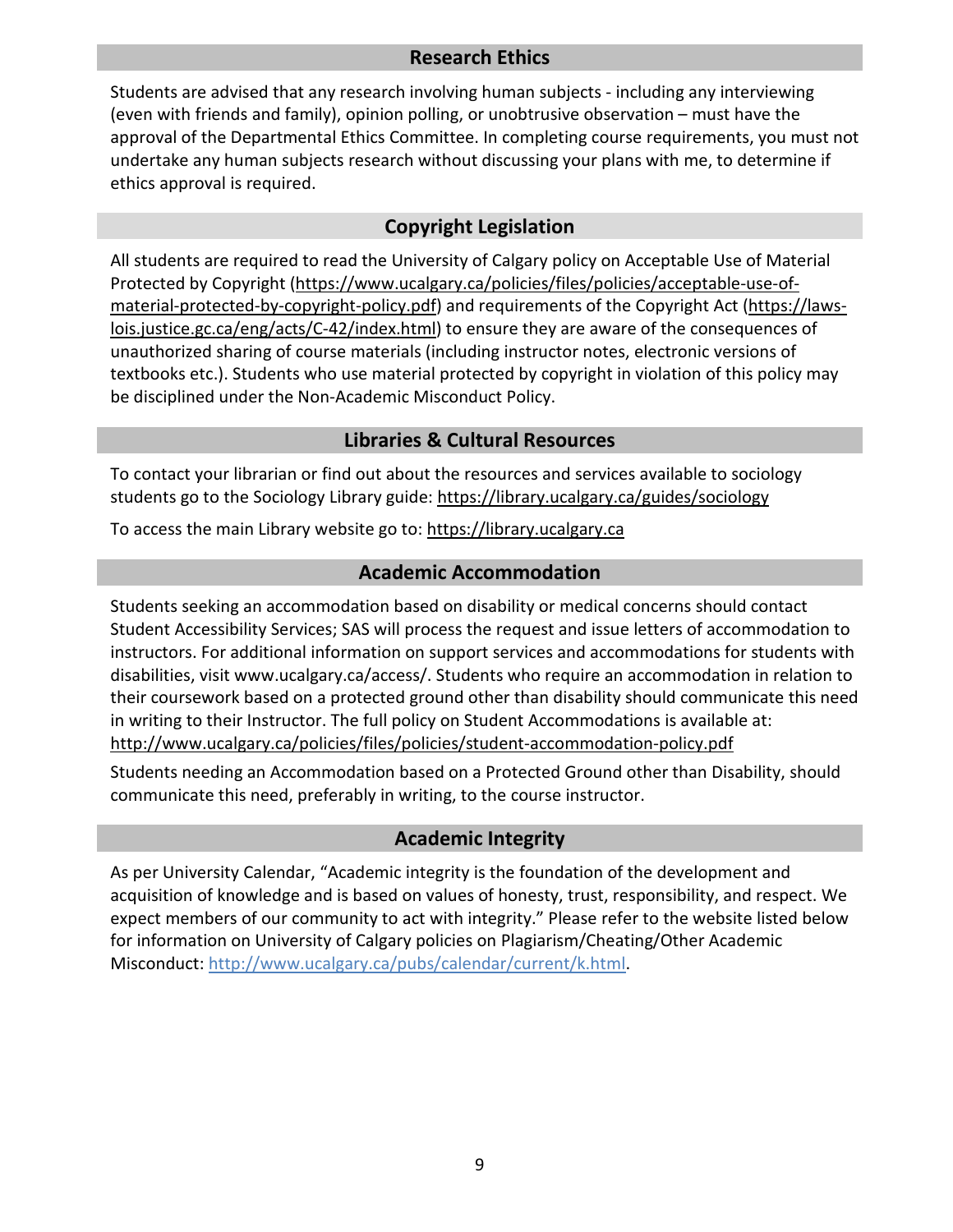# **Absences and Deferrals**

<span id="page-9-0"></span>It is your responsibility to complete all assessments listed in this course outline. That said, the ongoing pandemic and the transition to online learning can create exceptional challenges for some when it comes to completing scheduled assessments on time.

If you cannot submit an assessment as scheduled in the course outline, you must notify the instructor immediately. For missed team work, if the reason provided for the absence is acceptable, the instructor may propose an alternative form of assessment or transfer the weight of the missed assessment to the remaining assessments. For missed individual work, if the reason provided for the absence is acceptable, you will work on a new, reasonable deadline with the instructor. Assignments not submitted within 7 calendar days of the due date without notifying the instructor or explicit approval of an extension will automatically receive a grade of 0.

For information on possible forms of documentation, including statutory declarations, please see <https://www.ucalgary.ca/pubs/calendar/current/m-1.html>

**Deferred Term Work Form:** Deferral of term work past the end of a term requires a form to be filled out. More information about deferred term work is provided by the Registrar.

Once an extension date has been agreed between instructor and student, the form should be taken to the Faculty of Arts Program Information Centre (SS 110) for approval by an Associate Dean (Students).

# **Wellness and Mental Health Resources**

<span id="page-9-1"></span>The University of Calgary recognizes the pivotal role that mental health plays in physical health, social connectedness and academic success, and aspires to create a caring and supportive campus community where individuals can freely talk about mental health and receive support when needed. We encourage you to explore the excellent mental health resources available throughout the university community, such as counselling, self-help resources, peer support or skills-building available through Student Wellness Services (Room 370 MacEwan Student Centre, [https://www.ucalgary.ca/wellness-services/services/mental-health-services\)](https://www.ucalgary.ca/wellness-services/services/mental-health-services) and the Campus Mental Health Strategy [\(http://www.ucalgary.ca/mentalhealth/\)](http://www.ucalgary.ca/mentalhealth/).

# **Student Success Centre**

<span id="page-9-2"></span>The Student Success Centre provides services and programs to ensure students can make the most of their time at the University of Calgary. Their advisors, learning support staff, and writing support staff assist students in enhancing their skills and achieving their academic goals. They provide tailored learning support and advising programs, as well as one-on-one services, free of charge to all undergraduate and graduate students. For more information visit: [https://www.ucalgary.ca/student-services/student-success.](https://www.ucalgary.ca/student-services/student-success)

# **Student Ombuds Office**

<span id="page-9-3"></span>The Student Ombuds Office supports and provides a safe, neutral space for students. For more information, please visit www.ucalgary.ca/ombuds/ or email [ombuds@ucalgary.ca.](mailto:ombuds@ucalgary.ca)

# **Students' Union (SU) Information**

<span id="page-9-4"></span>The SU Vice-President Academic can be reached at (403) 220-3911 or [suvpaca@ucalgary.ca;](mailto:suvpaca@ucalgary.ca) Information about the SU, including elected Faculty Representatives, can be found here: [https://www.su.ucalgary.ca.](https://www.su.ucalgary.ca/)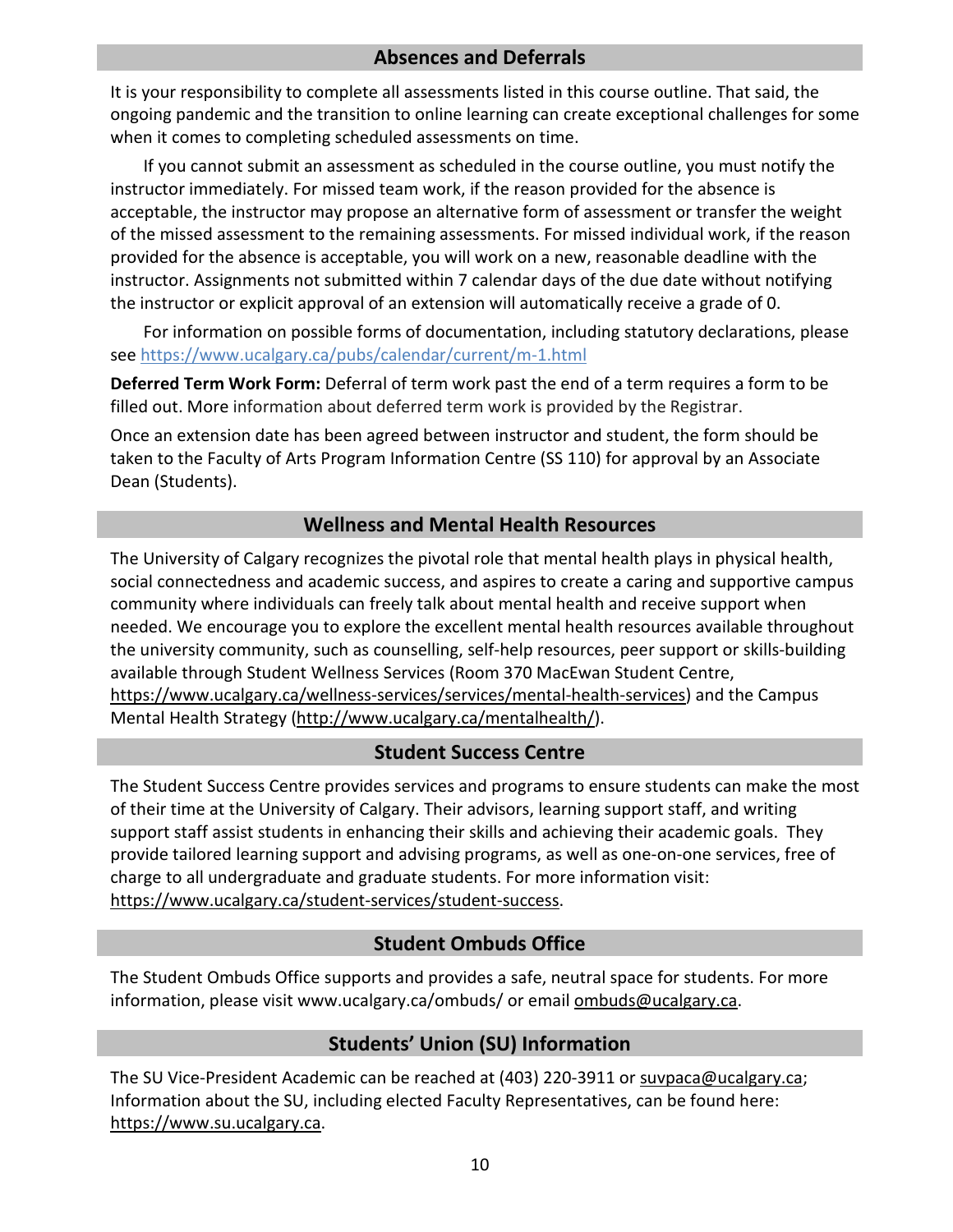### **Safewalk**

<span id="page-10-0"></span>Campus security will escort individuals, day or night, anywhere on campus (including McMahon Stadium, Health Sciences Centre, Student Family Housing, the Alberta Children's Hospital and the University LRT station). Call 403-220-5333 or visit [http://www.ucalgary.ca/security/safewalk.](http://www.ucalgary.ca/security/safewalk) Use any campus phone, emergency phone or the yellow phone located at most parking lot pay booths. Please ensure your personal safety by taking advantage of this service.

#### **Thrive Priority Support Network**

<span id="page-10-1"></span>Your academic success and personal well-being are important to me. Please feel free to contact me at any time you need academic or personal support and I will help you identify the appropriate resources. Please note that I am working closely with the Thrive Priority Support Network, which seeks to identify students who are facing academic challenges and provide appropriate support services early. This tool monitors this course's D2L gradebook for sudden changes in a student's academic performance and alerts academic development specialists, who will then reach out to the student to touch base. Engagement with the academic development specialist is entirely voluntary and all information is confidential. More information is provided here: [https://www.ucalgary.ca/student-services/student-success/advising/help.](https://www.ucalgary.ca/student-services/student-success/advising/help)

### **Student Support**

Links to available on-campus supports as well as course-specific learning resources are available on D2L under CONTENT  $\rightarrow$  CAMPUS RESOURCES, and CONTENT  $\rightarrow$  COURSE RESOURCES.

### **Schedule of Lectures and Readings**

Subject to change. Updates will be posted on D2L.

#### <span id="page-10-2"></span>**Week 1 (September 9-11)**

Wednesday, September 9: Course Welcome & Orientation Friday, September 11: Working Successfully as a Team

#### **Week 2 (September 14-18)**

Monday, September 14: Giving Engaging Presentations Friday, September 18: Providing Constructive and Effective Feedback

#### **Week 3 (September 21-25)**

Monday, September 21: TBA Friday, September 25: Group 1 (post readings by September 18)

#### **Week 4 (September 28-October 2)**

Monday, September 28: TBA Friday, October 2: Group 2 (post readings by September 25)

#### **Week 5 (October 5-9)**

Monday, October 5: TBA Friday, October 9: Group 3 (post readings by October 2)